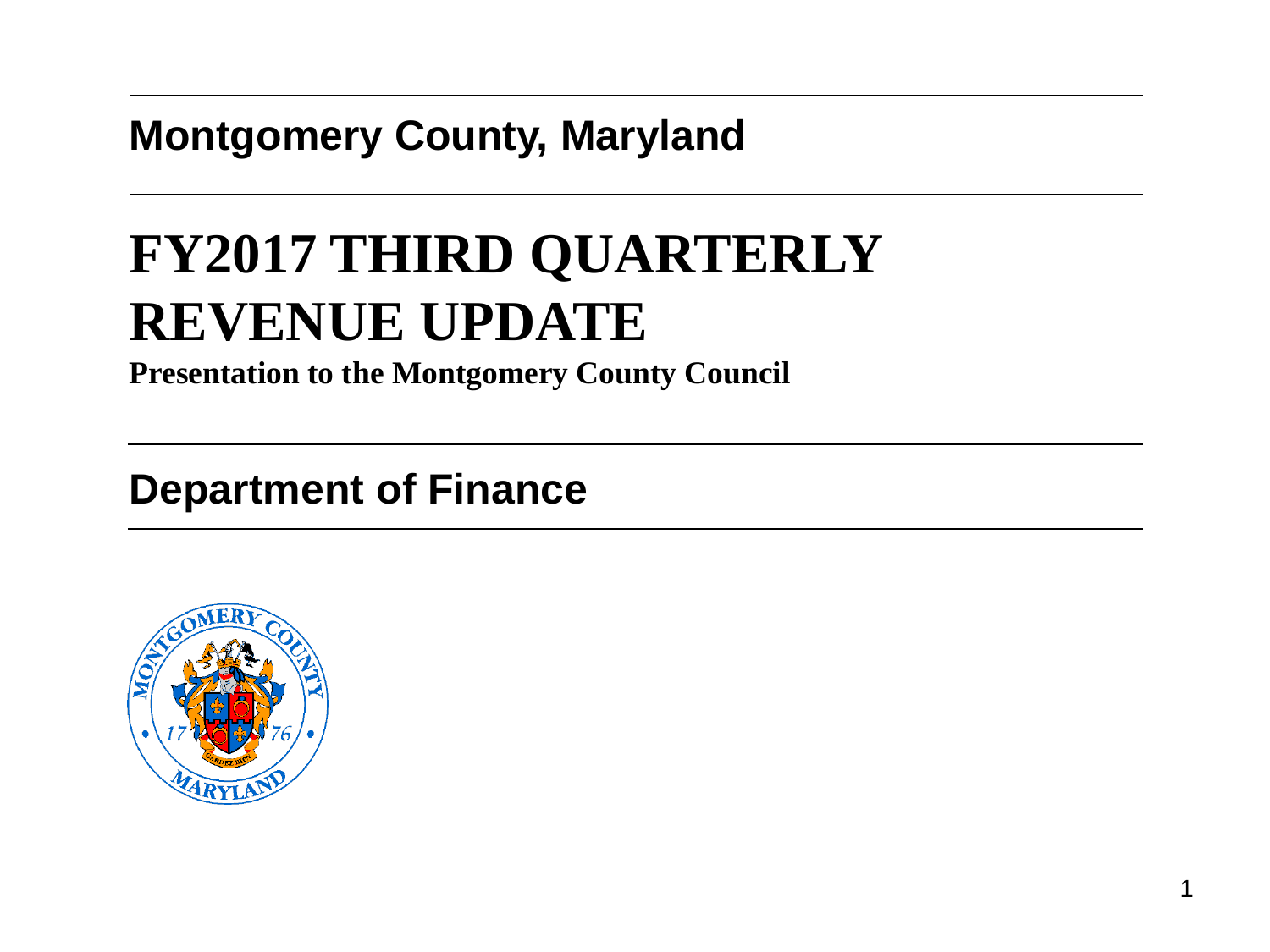# **Revenue Update**

#### **Three Quarter Fiscal Year Results**

**Total tax revenues, including investment income, totaled \$2.454 billion and up 7.9 percent compared to the same period in FY16. Revenues were up in all categories.**

#### • **Income Taxes:**

- Income tax revenues through March stood at \$864.2 million and approximately \$19.2 million (↑2.3%) above revenues for the same period in FY16. The increase was attributed to a change in the distribution formula in November based on tax year 2015 and to the increase in the amount of revenues collected from taxpayers filing for an extension and reconciliation for tax year 2015.
- Revenues from extensions and reconciliation were \$149.3 million which was \$6.5 million above last fiscal year or up 4.6 percent.

#### • **Property Taxes:**

– The General Fund (G.F.) portion of property tax collections (including penalties and interest but excluding storm drainage) was \$1,267.1 million  $(12.4%)$  through March compared to the same period in FY16. The growth in revenues is attributed to a 7.0 percent increase in the G.F. real property tax rate from FY16 to FY17 and an estimated increase of 4.8 percent in the real property taxable assessment.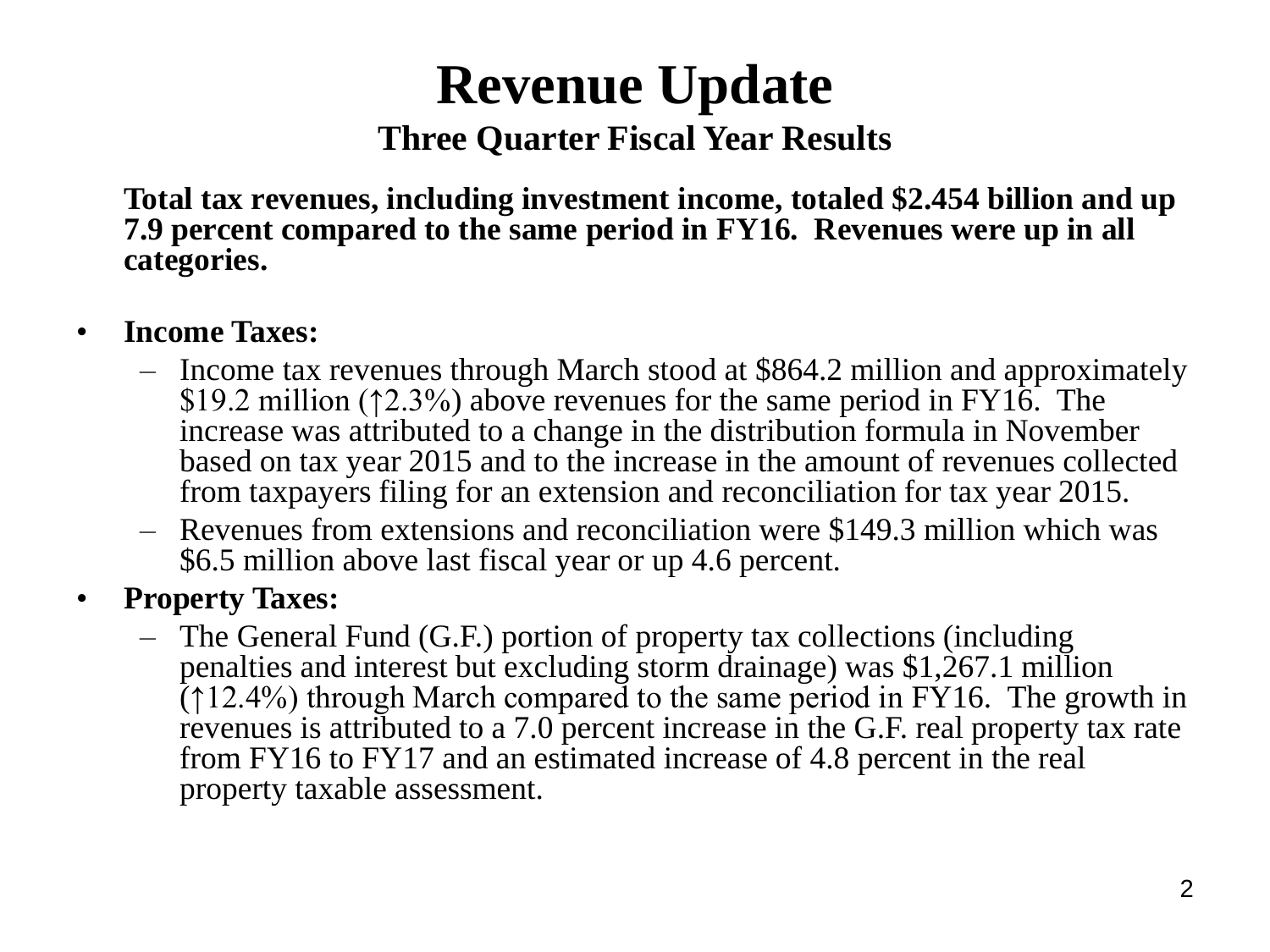# **Revenue Update Three Quarter Fiscal Year Results**

### • **Property Taxes (continued):**

– After the triennial reassessment rates for real property declined three years in a row, the real property taxable assessment increased 1.0 percent in FY14, increased 2.4 percent in FY15, increased 4.0 percent for FY16, and is estimated to increase 4.8 percent in FY17.

### • **Transfer and Recordation Taxes:**

- Revenues from the transfer tax (excluding condominium conversions) through March of FY17 were \$90.4 million, or 19.9 percent above last fiscal year.
- Revenues from the recordation tax (excluding the CIP portion and the rate premium) were \$47.2 million, an increase of 0.4 percent from the three quarters of last fiscal year. The difference in the growth rates between the transfer and recordation taxes is attributed to a reduction in the G.F. tax rate for recordation taxes effective September 1, 2016.
- The increase in the transfer tax was due to an increase in the total number of transfers, not including condo conversions which was up 4.2 percent during the three quarters of FY17 compared to last fiscal year, and an increase in the average tax which was up 15.5 percent compared to last fiscal year. The volume of residential transfer tax transactions was up 3.4 percent and the volume of non-residential transactions was up 45.7 percent.
- The volume of residential recordation tax transactions increased 2.0 percent compared to the three quarters of fiscal year 2016, and the volume of non-residential and other recordation tax transactions was up a combined 38.7 percent compared to last fiscal year.
- The combined amount of revenues from the transfer and recordation taxes (excluding condo conversions, CIP portion, and rate premium) was \$137.6 million compared to \$122.4 million for the same period last year (↑12.4%).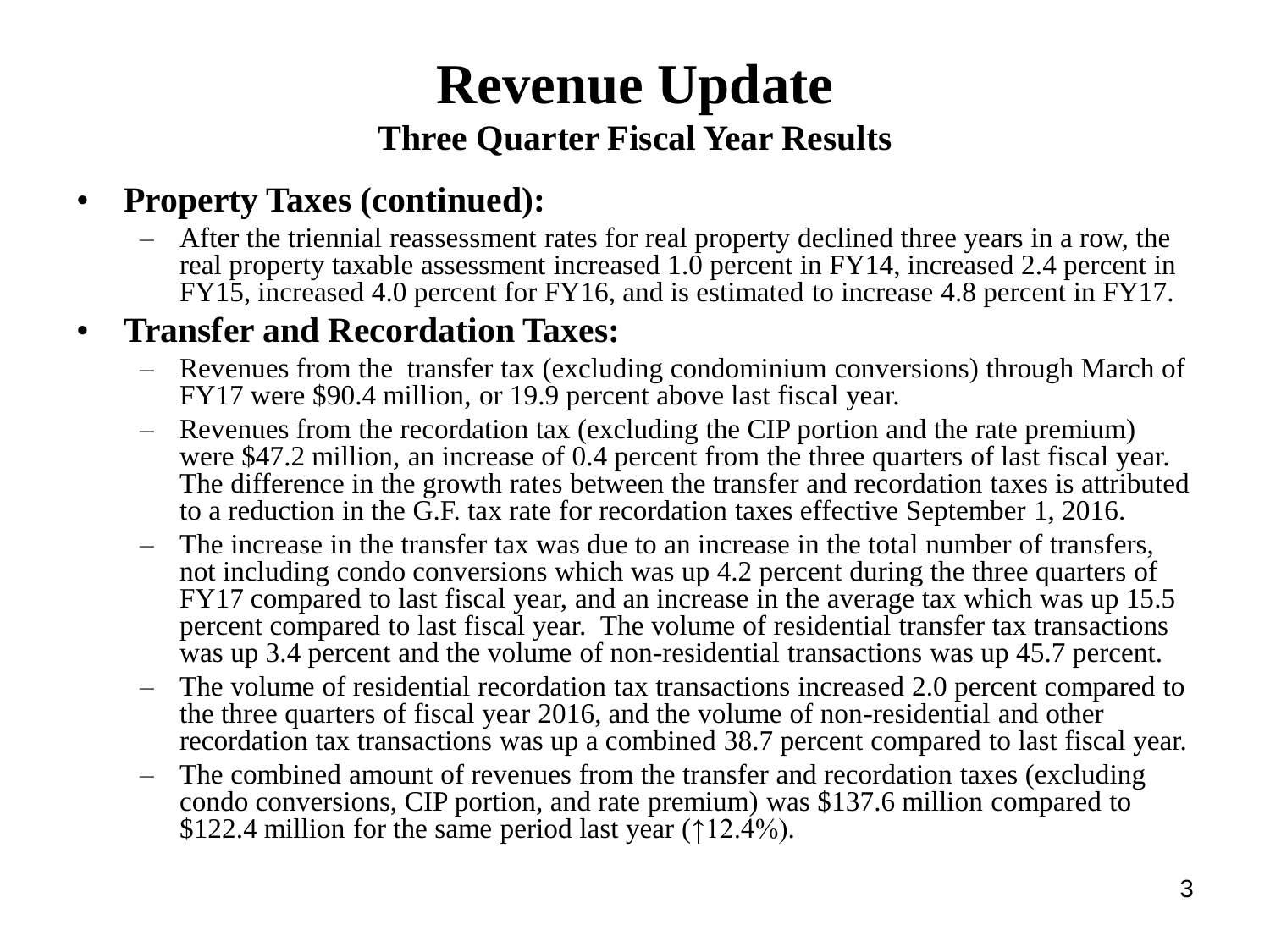# **Revenue Update Three Quarter Fiscal Year Results**

### • **Consumption Taxes:**

- Total revenues from the consumption taxes (fuel/energy, hotel/motel, telephone, admissions, and e-cigarettes) totaled \$180.8 million, which were 2.0 percent above the three quarters of FY16.
- Fuel/energy tax collections totaled \$132.5 million during the three quarters of FY17 compared to \$131.2 million in FY16 ( $\uparrow$ 1.0%) reflecting the moderate weather and temperatures during the first three quarters.
- Revenues from the telephone tax were \$32.7 million and 2.2 percent above the \$32.0 million during three quarters of FY16 attributed to a 2.3 percent growth in cell phones.
- Revenues from the hotel/motel tax were 10.6 percent above the same period last year reflecting the presidential inauguration, higher occupancy rates, and higher room rates.
- Revenues from the admissions tax were up 8.5 percent compared to the same period last year, and revenues from e-cigarettes were up 40.4 percent.
- Investment income from pooled investments increased nearly 135.1 percent over FY16. That increase was attributed to: 1) an increase in the average portfolio yield of 0.67 percent year to date compared to 0.35 percent in FY16, and 2) an increase of 22.4 percent in the average daily portfolio balance year to date over FY16.